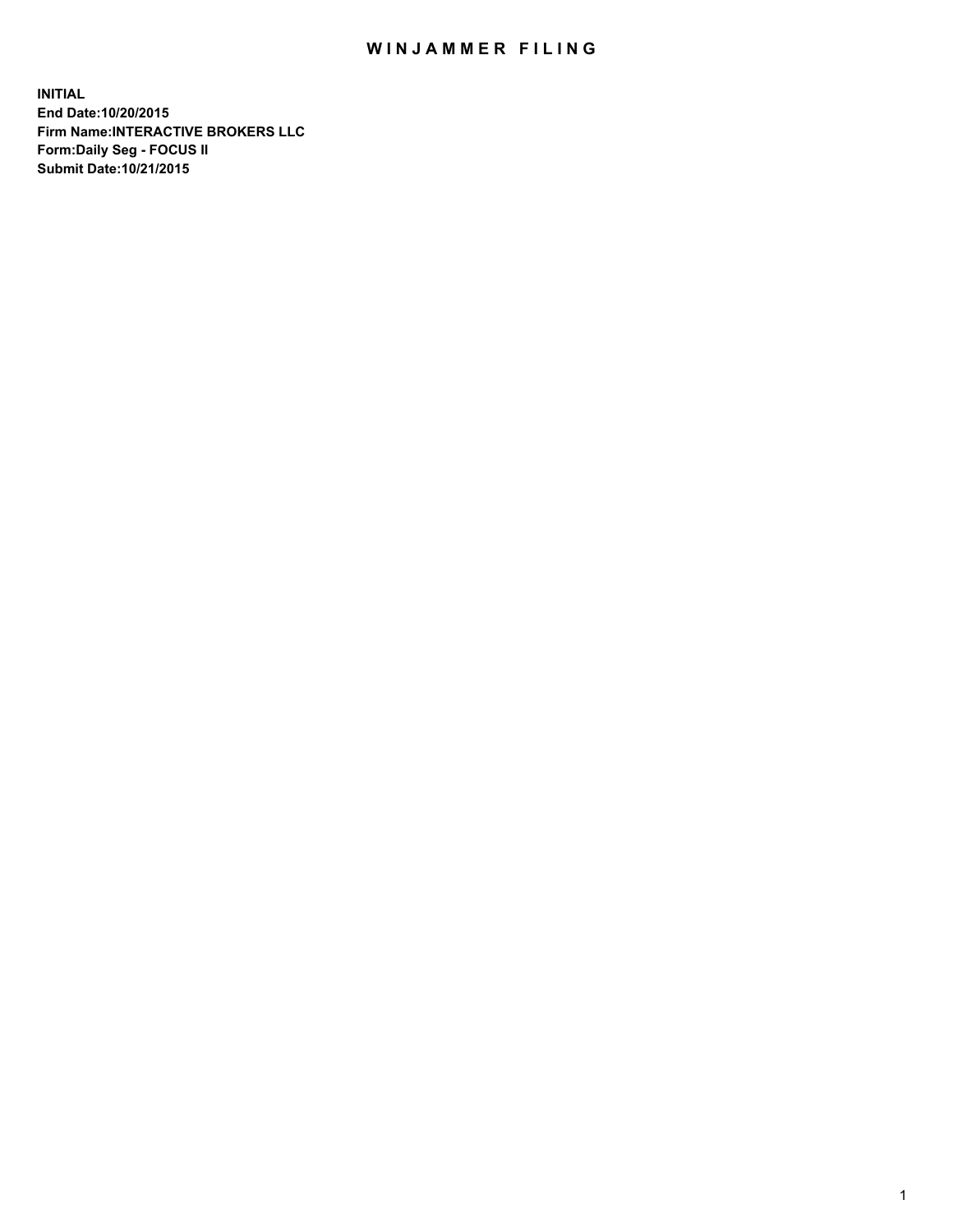## **INITIAL End Date:10/20/2015 Firm Name:INTERACTIVE BROKERS LLC Form:Daily Seg - FOCUS II Submit Date:10/21/2015 Daily Segregation - Cover Page**

| Name of Company<br><b>Contact Name</b><br><b>Contact Phone Number</b><br><b>Contact Email Address</b>                                                                                                                                                                                                                         | <b>INTERACTIVE BROKERS LLC</b><br><b>Alex Parker</b><br>203-618-7738<br>aparker@interactivebrokers.com |
|-------------------------------------------------------------------------------------------------------------------------------------------------------------------------------------------------------------------------------------------------------------------------------------------------------------------------------|--------------------------------------------------------------------------------------------------------|
| FCM's Customer Segregated Funds Residual Interest Target (choose one):<br>a. Minimum dollar amount: ; or<br>b. Minimum percentage of customer segregated funds required:% ; or<br>c. Dollar amount range between: and; or<br>d. Percentage range of customer segregated funds required between:% and%.                        | <u>0</u><br><u>155,000,000 245,000,000</u><br>00                                                       |
| FCM's Customer Secured Amount Funds Residual Interest Target (choose one):<br>a. Minimum dollar amount: ; or<br>b. Minimum percentage of customer secured funds required:% ; or<br>c. Dollar amount range between: and; or<br>d. Percentage range of customer secured funds required between: % and %.                        | $\overline{\mathbf{0}}$<br>80,000,000 120,000,000<br>00                                                |
| FCM's Cleared Swaps Customer Collateral Residual Interest Target (choose one):<br>a. Minimum dollar amount: ; or<br>b. Minimum percentage of cleared swaps customer collateral required:%; or<br>c. Dollar amount range between: and; or<br>d. Percentage range of cleared swaps customer collateral required between:% and%. | <u>0</u><br>0 <sub>0</sub><br><u>00</u>                                                                |

Attach supporting documents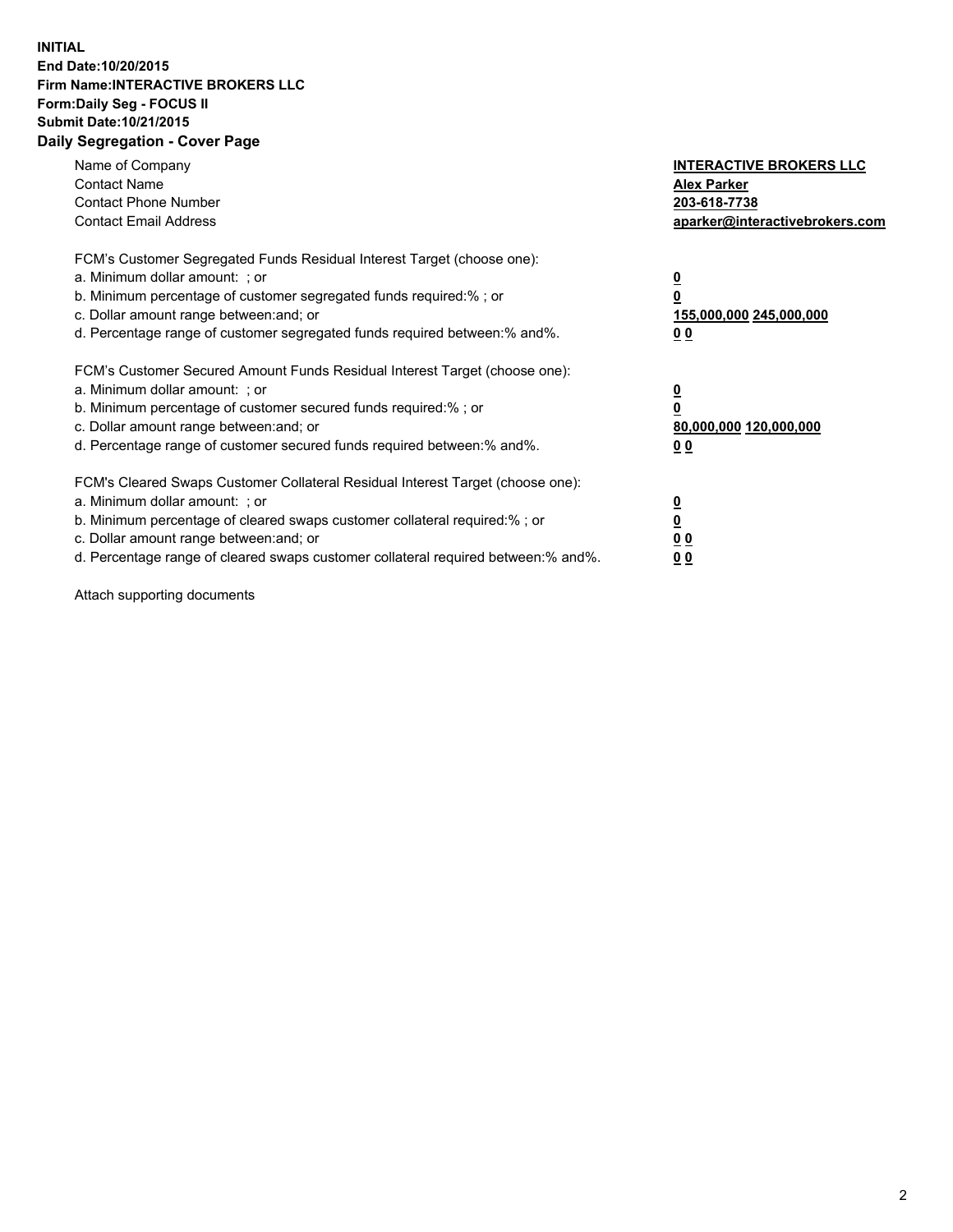## **INITIAL End Date:10/20/2015 Firm Name:INTERACTIVE BROKERS LLC Form:Daily Seg - FOCUS II Submit Date:10/21/2015 Daily Segregation - Secured Amounts**

|                | Daily Segregation - Secured Amounts                                                                        |                                  |
|----------------|------------------------------------------------------------------------------------------------------------|----------------------------------|
|                | Foreign Futures and Foreign Options Secured Amounts                                                        |                                  |
|                | Amount required to be set aside pursuant to law, rule or regulation of a foreign                           | $0$ [7305]                       |
|                | government or a rule of a self-regulatory organization authorized thereunder                               |                                  |
| 1.             | Net ledger balance - Foreign Futures and Foreign Option Trading - All Customers                            |                                  |
|                | A. Cash                                                                                                    | 351,406,268 [7315]               |
|                | B. Securities (at market)                                                                                  | $0$ [7317]                       |
| 2.             | Net unrealized profit (loss) in open futures contracts traded on a foreign board of trade                  | -13,994,342 [7325]               |
| 3.             | Exchange traded options                                                                                    |                                  |
|                | a. Market value of open option contracts purchased on a foreign board of trade                             | 42,072 [7335]                    |
|                | b. Market value of open contracts granted (sold) on a foreign board of trade                               | -37,631 [7337]                   |
| 4.             | Net equity (deficit) (add lines 1.2. and 3.)                                                               | 337,416,367 [7345]               |
| 5.             | Account liquidating to a deficit and account with a debit balances - gross amount                          | 780,104 [7351]                   |
|                | Less: amount offset by customer owned securities                                                           | 0 [7352] 780,104 [7354]          |
| 6.             | Amount required to be set aside as the secured amount - Net Liquidating Equity                             | 338, 196, 471 [7355]             |
|                | Method (add lines 4 and 5)                                                                                 |                                  |
| 7.             | Greater of amount required to be set aside pursuant to foreign jurisdiction (above) or line                | 338, 196, 471 [7360]             |
|                | 6.                                                                                                         |                                  |
|                | FUNDS DEPOSITED IN SEPARATE REGULATION 30.7 ACCOUNTS                                                       |                                  |
| $\mathbf{1}$ . | Cash in banks                                                                                              |                                  |
|                | A. Banks located in the United States                                                                      | 8,300,149 [7500]                 |
|                | B. Other banks qualified under Regulation 30.7                                                             | 0 [7520] 8,300,149 [7530]        |
| 2.             | Securities                                                                                                 |                                  |
|                | A. In safekeeping with banks located in the United States                                                  | 358,691,730 [7540]               |
|                | B. In safekeeping with other banks qualified under Regulation 30.7                                         | 0 [7560] 358,691,730 [7570]      |
| 3.             | Equities with registered futures commission merchants                                                      |                                  |
|                | A. Cash                                                                                                    | $0$ [7580]                       |
|                | <b>B.</b> Securities                                                                                       | $0$ [7590]                       |
|                | C. Unrealized gain (loss) on open futures contracts                                                        | $0$ [7600]                       |
|                | D. Value of long option contracts                                                                          | $0$ [7610]                       |
|                | E. Value of short option contracts                                                                         | 0 [7615] 0 [7620]                |
| 4.             | Amounts held by clearing organizations of foreign boards of trade                                          |                                  |
|                | A. Cash                                                                                                    | $0$ [7640]                       |
|                | <b>B.</b> Securities                                                                                       | $0$ [7650]                       |
|                | C. Amount due to (from) clearing organization - daily variation                                            | $0$ [7660]                       |
|                | D. Value of long option contracts                                                                          | $0$ [7670]                       |
|                | E. Value of short option contracts                                                                         | 0 [7675] 0 [7680]                |
| 5.             | Amounts held by members of foreign boards of trade                                                         |                                  |
|                | A. Cash                                                                                                    | 96,919,412 [7700]                |
|                | <b>B.</b> Securities                                                                                       | $0$ [7710]                       |
|                | C. Unrealized gain (loss) on open futures contracts                                                        | <u>-8,500,921</u> [7720]         |
|                | D. Value of long option contracts                                                                          | 42,079 [7730]                    |
|                | E. Value of short option contracts                                                                         | -37,631 [7735] 88,422,939 [7740] |
| 6.             | Amounts with other depositories designated by a foreign board of trade                                     | 0 [7760]                         |
| 7.             | Segregated funds on hand                                                                                   | $0$ [7765]                       |
| 8.             | Total funds in separate section 30.7 accounts                                                              | 455,414,818 [7770]               |
| 9.             | Excess (deficiency) Set Aside for Secured Amount (subtract line 7 Secured Statement<br>Page 1 from Line 8) | 117,218,347 [7380]               |
| 10.            | Management Target Amount for Excess funds in separate section 30.7 accounts                                | 80,000,000 [7780]                |
| 11.            | Excess (deficiency) funds in separate 30.7 accounts over (under) Management Target                         | 37,218,347 [7785]                |
|                |                                                                                                            |                                  |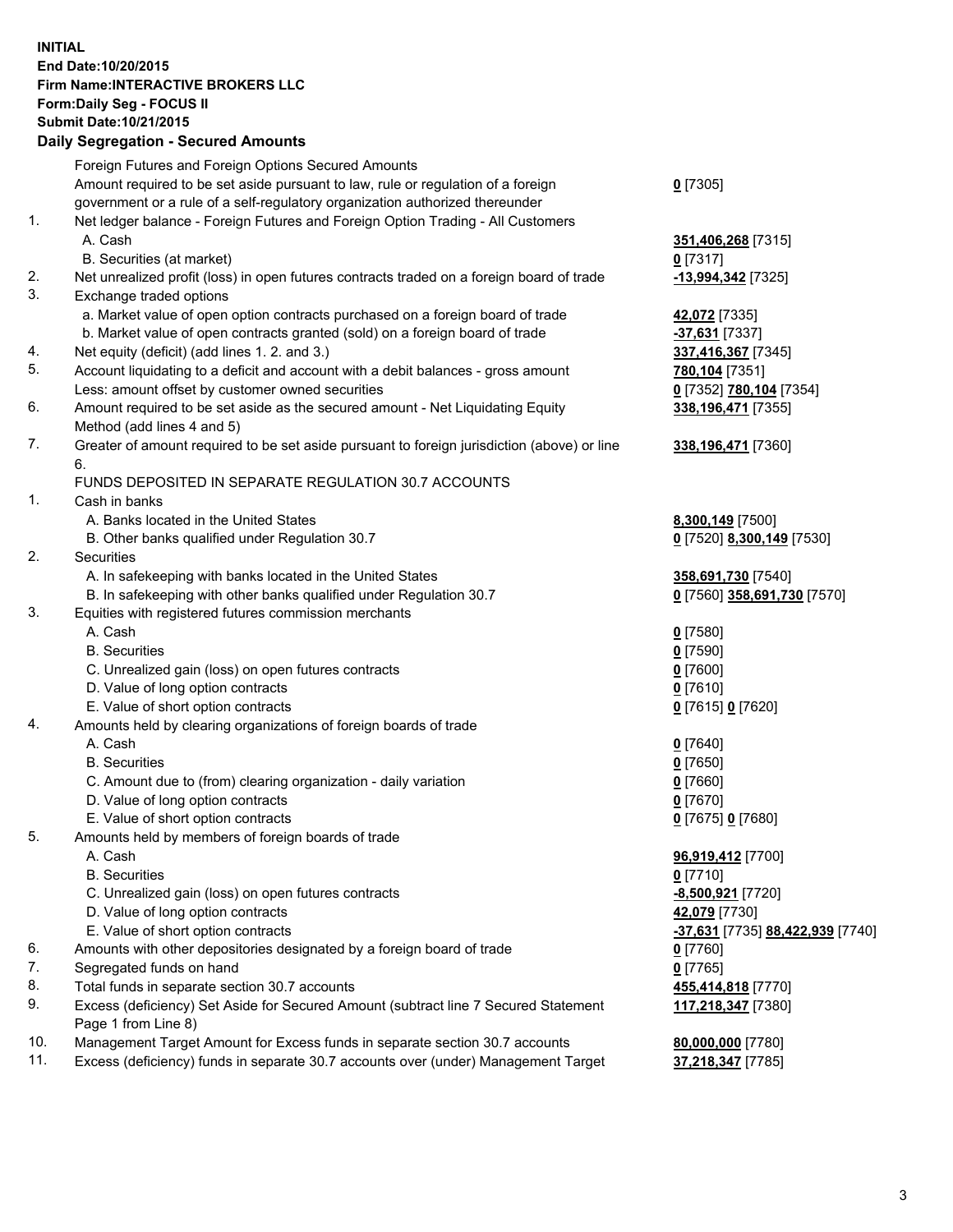**INITIAL End Date:10/20/2015 Firm Name:INTERACTIVE BROKERS LLC Form:Daily Seg - FOCUS II Submit Date:10/21/2015 Daily Segregation - Segregation Statement** SEGREGATION REQUIREMENTS(Section 4d(2) of the CEAct) 1. Net ledger balance A. Cash **2,655,268,138** [7010] B. Securities (at market) **0** [7020] 2. Net unrealized profit (loss) in open futures contracts traded on a contract market **-75,127,762** [7030] 3. Exchange traded options A. Add market value of open option contracts purchased on a contract market **64,832,101** [7032] B. Deduct market value of open option contracts granted (sold) on a contract market **-122,478,543** [7033] 4. Net equity (deficit) (add lines 1, 2 and 3) **2,522,493,934** [7040] 5. Accounts liquidating to a deficit and accounts with debit balances - gross amount **105,752** [7045] Less: amount offset by customer securities **0** [7047] **105,752** [7050] 6. Amount required to be segregated (add lines 4 and 5) **2,522,599,686** [7060] FUNDS IN SEGREGATED ACCOUNTS 7. Deposited in segregated funds bank accounts A. Cash **215,891,726** [7070] B. Securities representing investments of customers' funds (at market) **1,499,204,223** [7080] C. Securities held for particular customers or option customers in lieu of cash (at market) **0** [7090] 8. Margins on deposit with derivatives clearing organizations of contract markets A. Cash **19,454,055** [7100] B. Securities representing investments of customers' funds (at market) **1,037,245,974** [7110] C. Securities held for particular customers or option customers in lieu of cash (at market) **0** [7120] 9. Net settlement from (to) derivatives clearing organizations of contract markets **7,301,701** [7130] 10. Exchange traded options A. Value of open long option contracts **64,819,443** [7132] B. Value of open short option contracts **-122,465,976** [7133] 11. Net equities with other FCMs A. Net liquidating equity **0** [7140] B. Securities representing investments of customers' funds (at market) **0** [7160] C. Securities held for particular customers or option customers in lieu of cash (at market) **0** [7170] 12. Segregated funds on hand **0** [7150] 13. Total amount in segregation (add lines 7 through 12) **2,721,451,146** [7180] 14. Excess (deficiency) funds in segregation (subtract line 6 from line 13) **198,851,460** [7190] 15. Management Target Amount for Excess funds in segregation **155,000,000** [7194] **43,851,460** [7198]

16. Excess (deficiency) funds in segregation over (under) Management Target Amount Excess

4